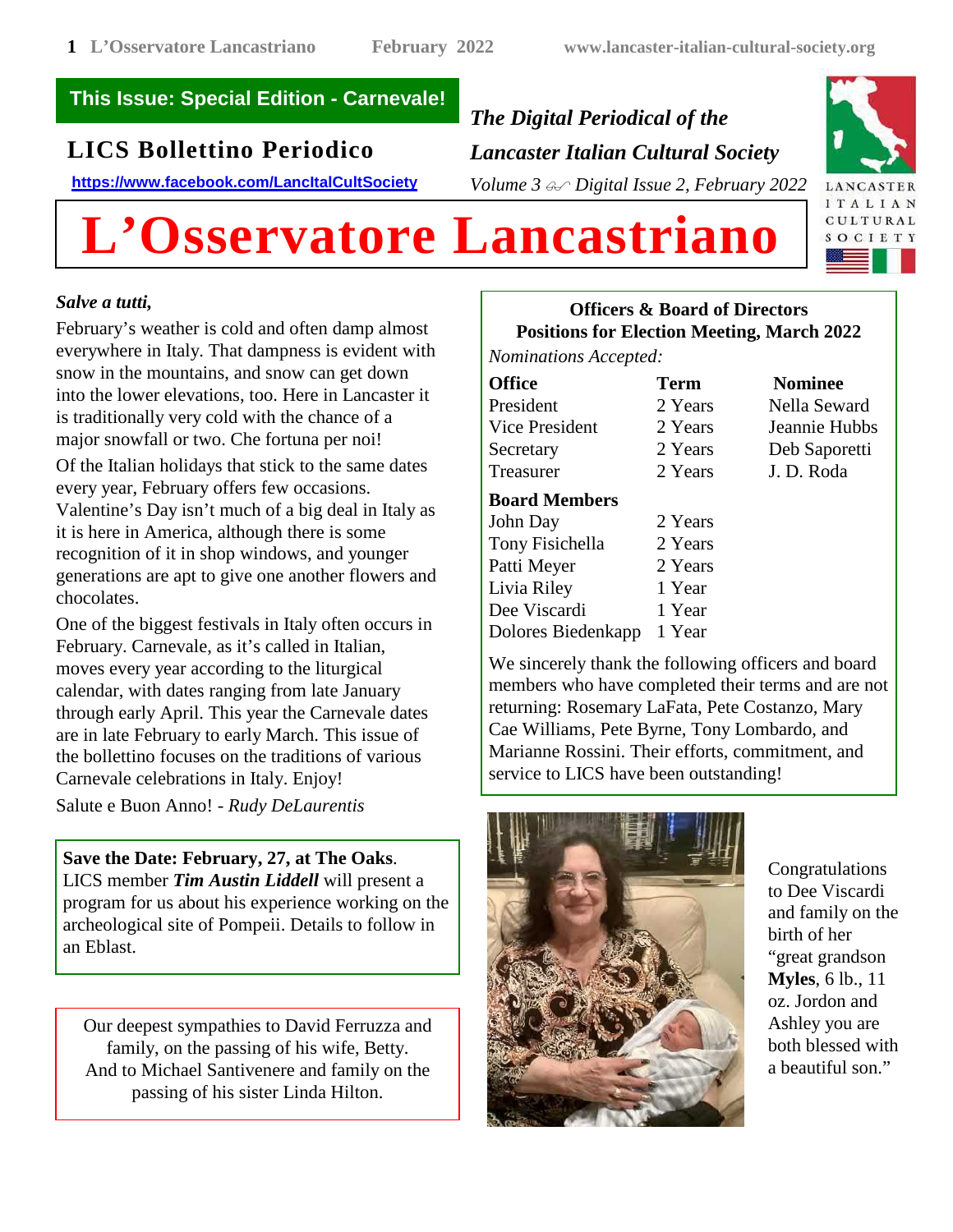It seems that by Christmas we are already tired of winter, which is barely a week old, and we have little of which to look forward to get us through the doldrums. If ever there was a reason to visit Italy this time of year, surely Carnevale is it.



**Venice Carnevale -** *Masked Lovers (2010)*

*Carnevale* is an Italian word that means, literally, "Goodbye to meat!" It refers to the Tuesday before Ash Wednesday, the beginning of Lent, the traditional Christian period of 40 days before Easter, a period of abstaining from meat and other pleasures of the flesh. So, it was the day to get those last enjoyments in. "Mardi Gras" (French for "Fat Tuesday") refers to the same day. Also known as "Shrove Tuesday". Celebrations are held all over Italy from Venice and Milan down to the villages and towns of Sicily.

Starting about a month before Ash Wednesday, Carnevale in Italy brings a burst of color to the dark, cold months of winter. Every Italian city in February is invaded by parades, masks, confetti, lights and colors to create a unique party atmosphere. Revelers in Italy celebrate for multiple weekends. One must have a sense of humor "*A Carnevale ogni scherzo vale*" "It's Carnival and any joke or prank is thus forgiven"! Of ancient origins, today it is a folkloric event of tradition and entertainment. You can find traditional Carnevale sweets in the bakeries and plenty of tricks and mischief.

Since fasting will soon begin, decadent food is a crucial part of the Carnevale period. Along the Amalfi Coast and throughout much of Southern Italy, people enjoy the traditional *migliaccio di polenta*, a savory cornmeal cake cooked over the stove. The succulent *lasagne di Carnevale* is a Neapolitan dish, packed with so much expensive

meat and cheese that, during Italy's poorer days, many families could only afford to make it once a year.

Throughout much of Italy, however, Carnevale is an occasion for sweet pastries, usually some sort of fritter dusted in sugar, easy to cook and even easier to eat. Though these fritters have different names in different regions — *chiacchiere* in Lombardy, *cenci* in Tuscany, and *frappe* in Rome — they're all essentially the same dessert. A dish from the Roman Empire may be their common ancestor. *Migliaccio* (lemon and ricotta cake) is like American cheesecake's lighter, fluffier cousin. *Fritole Veneziane* (Venetian Carnival fritters) are sugar-dusted donuts flavored with rum and lemon zest and contain pine nuts, raisins, and occasionally a custard, zabaglione, or pastry cream filling. *Tortelli Dolci* (baked sweet ravioli with ricotta and chocolate chips), unlike most Italian Carnevale desserts, is baked, not fried.



*Cannoli* (above) - Sicily's glorious, ricotta-filled fried wafers were originally a Carnevale dessert, but they're now popular year-round. *Pignolata* (fritters with honey and pine nuts) are small fritters tossed in honey, then sprinkled with nuts and festive candy confetti. They're similar to *struffoli,* a traditional Neapolitan Christmas sweet. It seems that when we in the United States are gearing up to go to the gym keeping our New Year's resolution to lose the holiday pounds we put on, the Italians are "full throttle" with their eating.

Undisputed protagonists of *Carnevale* are the **Masks**, from the Arabic "mascharà" which means ridicule or satire. Many masks still represent the typical characters of the *Commedia dell'Arte*, part of popular uses, spirit and history. These masks have survived over the centuries as they preserve aspects of local traditions.

Here are some of the best known and most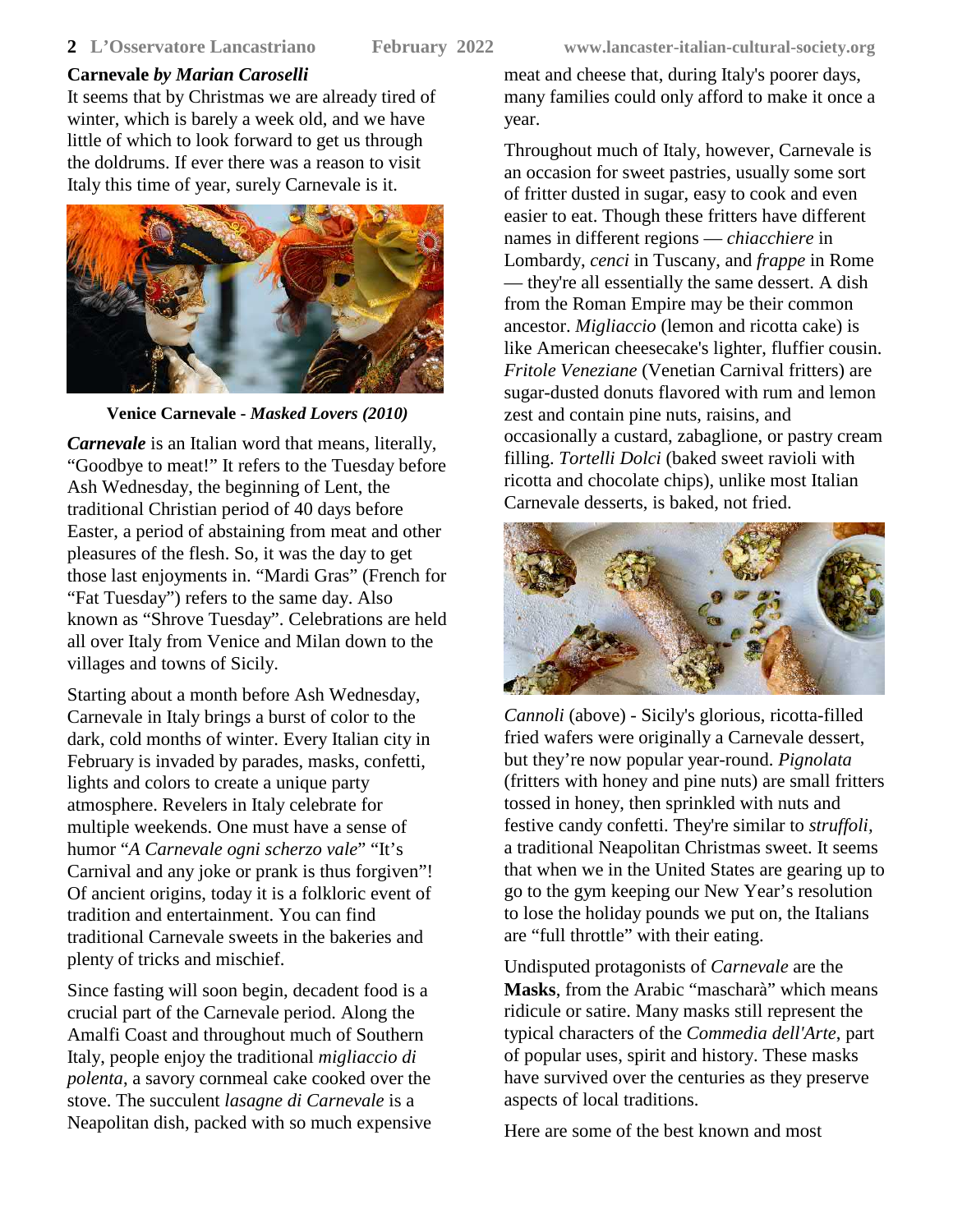representative characters of the *Carnevale* tradition:

*Arlecchino* (Harlequin, pictured below) - from Bergamo/Lombardy, is a mischievous, greedy unintelligent slow thinker servant. Although less intelligent than most of the other characters, Arlecchino is never short of spontaneous and creative ideas to solve a problem in a plot. He wears a pouch on his belt called "scarsela" which is always empty and carries the "batocio" (stick).



*Brighella*- an eclectic young servant is a bully yet smart. Also from Bergamo, it is one of the oldest masks, dating back to the Middle Ages. The name Brighella comes from the word brigare (Italian for quarrel, trouble, intrigue).



**Brighella**

*Pantalone* (below), a 16th century Venetian mask, is a Venetian merchant, rich, greedy yet naïve. From merchant to nobleman he deals with people trying to take his gold, always losing against wit and improvisation.

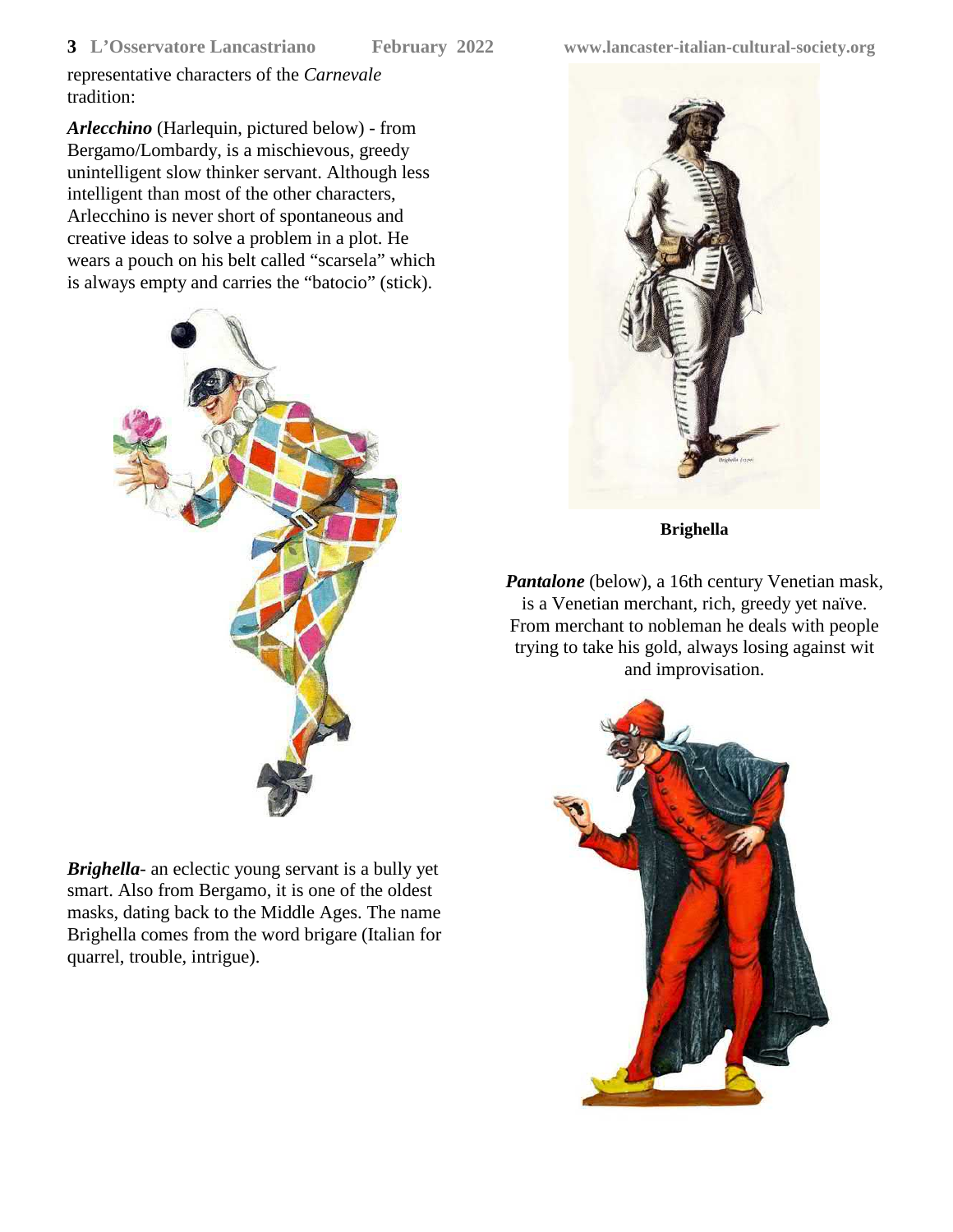*Colombina* (below) is another Venetian mask. Often the female version of Arlecchino. Colombina represents a lively and clever maid and is the subject of interest for Pantalone.



*Pulcinella* (below) from Naples/Campania is a philosophical, eternally melancholic, dreamer typical of the Neapolitan culture. Pulcinella has a spirit all of his own. His melancholic approach to life makes him coast problems, situations, live adventures. A positive approach to life is his winning strategy.



But the Italian Carnevale is not only masks, it is also floats, parades, festivals and rituals.

Among the most famous carnivals of Italy, a special mention goes to the Carnevale of Venice.

The first official document with which the Venice Carnevale was declared a public holiday dates back to 1296, and it is an edict by which the Senate of the Serenissima Republic declared a public holiday the day preceding Lent. Set up by the Venetian oligarchy to give to the population a period dedicated to fun and festivities, its dominant feature is the masking, thought to cancel any class system, sex or religion. Today the Carnevale of Venice is a picturesque festival considered unique for its history, forms and atmospheres. Known and appreciated throughout the world, the festival each year attracts thousands of tourists. During the two weeks of Carnival everyone can attend and take part in numerous events and the many open air shows that invade the Venetian city. Among the most fascinating moments of the Venetian carnival is the spectacular Angel Flight (or Flight of the Dove), which is also linked to tradition. This spectacular event includes a live acrobat making a descent from the top of the San Marco Bell Tower to Palazzo Ducale.



Puglia is the Italian region with the highest number of Carnevale celebrations: from Massafra to Gallipoli, from Dauno in Manfredonia, it is a continuous succession of masked parades and dancing. The Carnevale of Putignano, a village in the province of Bari, located in the Murgia of Trulli and caves and immersed in the Itria Valley, offers the longest ever *Carnevale* as it starts on December 26 and ends on Shrove Tuesday with an evening parade and the Carnevale funeral. This *Carnevale* dates back to 1394, making it one of the oldest carnivals in Europe. Tradition says that by acting in local dialect verses and improvised satire arose the custom of "Propaggini", a custom that is still the heart of the local carnival tradition.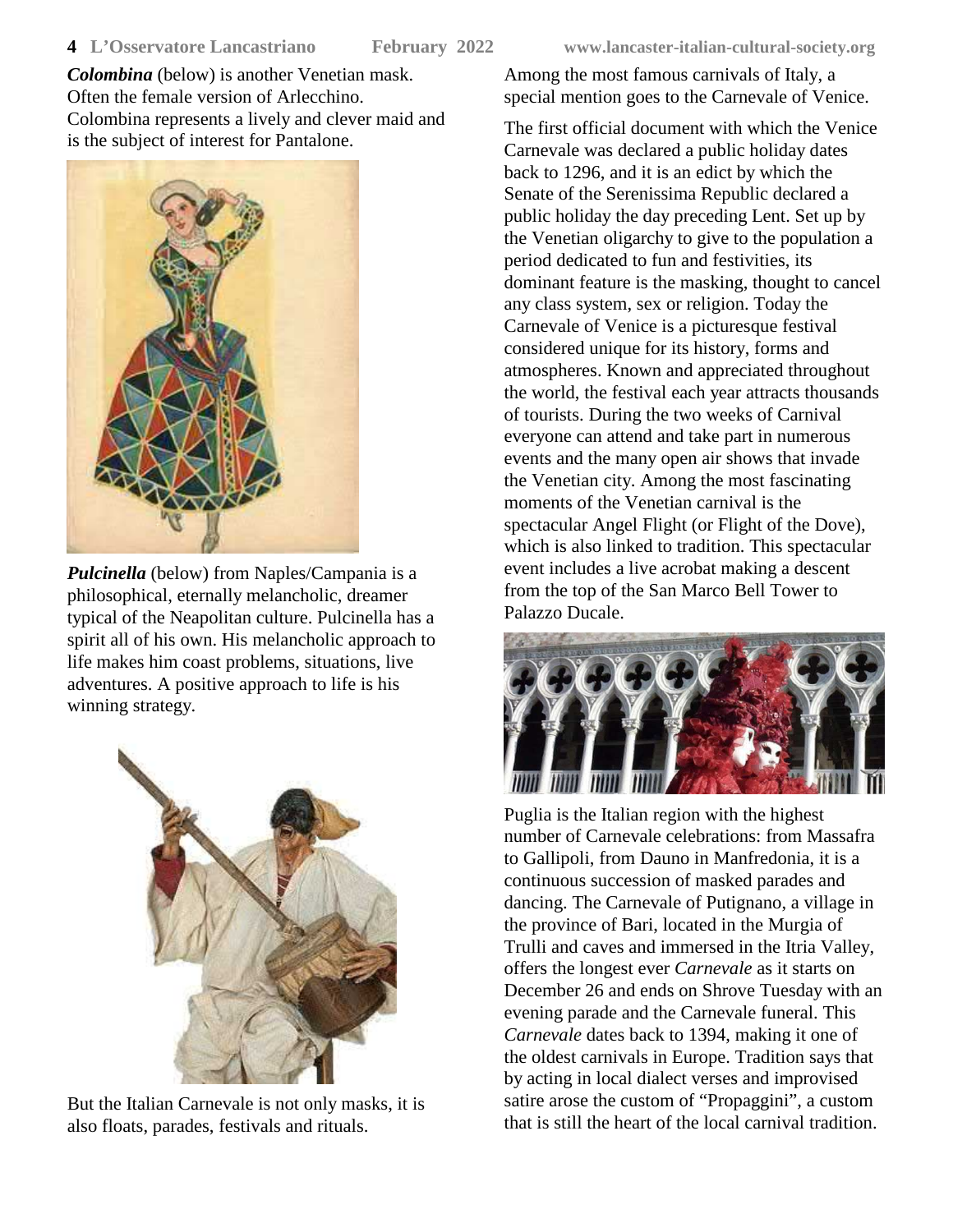### **5 L'Osservatore Lancastriano February 2022 www.lancaster-italian-cultural-society.org**

For several hours in a row, dozens of poets take stage to recite satirical verses in rhyme in dialect. Putignano's carnival is also a magnificent procession of papier-mâché floats through the streets of town.



**Putignano, the Carnival of the Murgia**

Considered one of the most beautiful carnivals of Sicily is the Carnevale of Acireale, a magnificent baroque town in the province of Catania. The festival has an ancient tradition that began in 1500 as a big spontaneous demonstration in which the local population participated and began the custom of throwing rotten eggs and oranges on the streets. At the beginning of the18th century this carnival practice was banned. It was refined and enriched thanks to the "abbatazzi", popular poets who improvised rhymes on the streets of Acireale. The "cassariata" was introduced in the 19th century where stately horse carriages, reserved for the city nobles, who would throw bursts of confetti to the spectators. It is only in the 1930s when papiermâché masks pulled by oxen turned into floats surrounded by characters and satirical groups on the move. Today it is even more spectacular, as the Acireale Carnevale features flowered floats which attract thousands of tourists each year.





**Floats run through the streets of Cento** The Cento Carnevale takes place in the picturesque town of Cento, in the province of Ferrara, Emilia Romagna region. This Carnevale has ancient origins as evidenced by a 1615 fresco of the painter from Cento Gian Francesco Barbieri, known as Guercin. It represents "the Berlingaccio", a local mask during a feast offered to the people on Shrove Tuesday.

The parade of floats begins in the early afternoon and crosses the old town several times. Musicians and people in masks dance the streets. This takes place on the five Sundays preceding Lent.



Ancient Roman license seems to have found fertile ground in Fano, in the Marche region, home to one of the most famous carnivals in Italy. For over a month the streets and the city's people are stripped of their usual habits as they jump into the whirlwind of parties and parades that the Fano Carnevale offers in a carefree spirit. Few know that Fano began Carnevale celebrations in medieval times, more precisely during the reconciliation of the two most important families of the city, the Del Cassero and the Da Carignano. The Carnevale of Fano is one of the sweetest carnivals in the world, as there is a real battle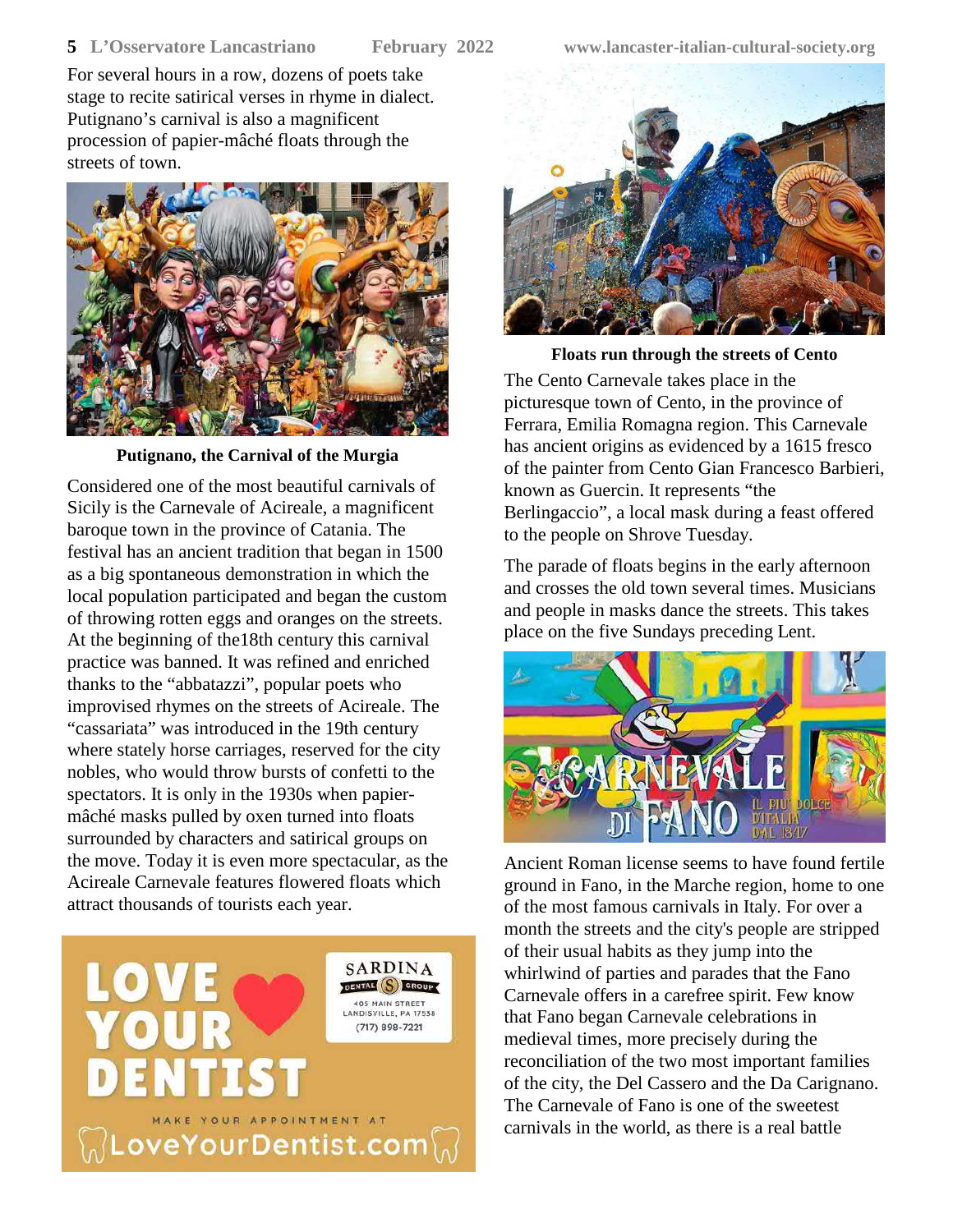### **6 L'Osservatore Lancastriano February 2022 www.lancaster-italian-cultural-society.org**

fought with tons of chocolates. Tons and tons of sweets, candies and chocolates are thrown from the floats on to the crowd.



Famous throughout Italy and abroad, is the Historic Carnevale of Ivrea, a town in the northern Piedmont region. This is one of the oldest festivals, proclaimed in 1808. The festival has several characters and historical figures enacting the battle, a rebellion against tyranny--an insurgency that finds its culmination in the spectacular historical procession and in the striking *Battle of the Oranges*, which involves the entire city and fills the air with color and perfume. The spirit of the Historic Carnevale commemorates the expulsion of the tyrant from the city which took place in the Middle Ages. The teams of orange throwers defend their squares while parading through the streets of the city. The procession of Mugnaia distributes sweets and gifts to the population.



**Battle of the Oranges**

Among the many attractions of the Tuscany region**,** The Carnevale of Viareggio greets thousands of people every year from Italy and abroad. It began in 1873 as a masked rebellion of the rich merchants unhappy to pay high taxes. Over the years its main feature has become undoubtedly the big, colorful and lively float, which features political and satirical figures of modern day. The huge caricatures feature extraordinary creative mechanics with movements and complex and grandiose scenic effects.



**Carnevale di Viareggio**

Carnevale di Viareggio runs from February 12– March 5, 2022. As of January 2022, the Battle of Oranges is canceled. Carnevale di Cento and Carnevale di Putignano are unconfirmed.

### **Carnevale sayings:**

*A Carnevale ogni scherzo adesso vale!* – At Carnevale, anything goes! *Le maschere* – The masks *Fare gli scherzi* – To play jokes *Le manifestazioni* – Big displays &street decorations *I festeggiamenti* – Festivities *In buona compagnia* – In good company

> **PYFER REESE STRAUB GRAY & FARHAT PC**

Sandra Edwards Gray - Attorney sgray@pyferreese.com



128 North Lime Street Lancaster, PA 17602 Tel: 717.299.7342

2801 Willow Street Pike Willow Street, PA 17584 Tel: 717.464.5900

www.pyferreese.com